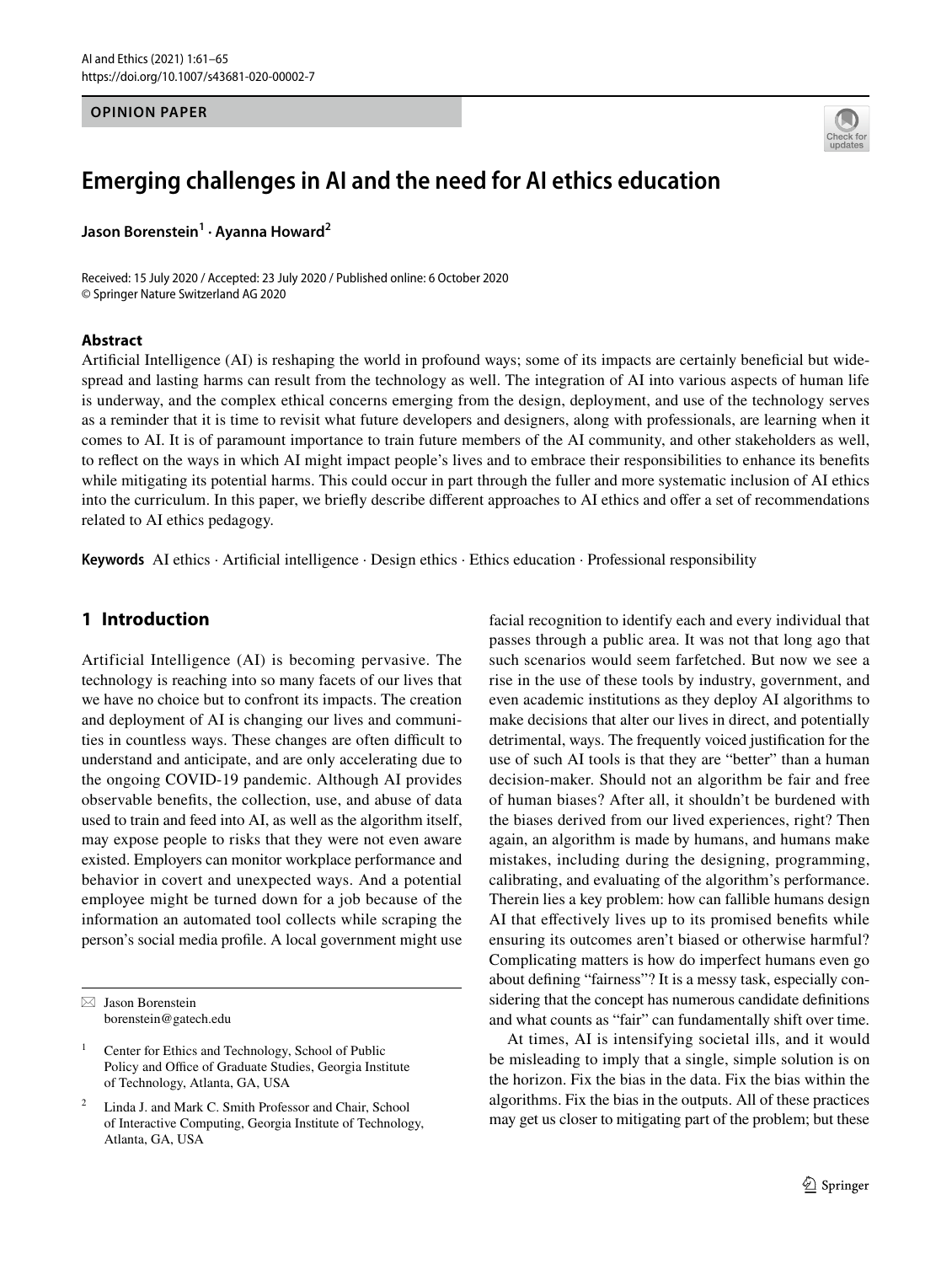are only necessary but not sufficient conditions for fixing them. Addressing these and other ethical concerns requires starting with the root of the problem (i.e., people). Tackling the problem head-on requires educating ourselves at the beginning stages of our interaction with AI–irrespective of whether we are developers, frst learning about AI, or users, just starting to interact with AI. The opportunity to learn about how data are used to train AI, about the applications that the AI can enable, etc., should be available to any person that interacts at any stage with AI. If we focus just on those designing AI technology, there is tremendous potential to shape what developers are learning and encourage them to embrace the crucial message that ethics is intertwined with the entire design process (before, during, and after). Moreover, ethics should not be a slapped-on component after-thefact, a standalone lesson, or a second thought. It is integral at every stage when learning about AI. When we teach the mathematical derivations of a linear regression function for supervised learning in AI, we can also mention the use of disparate impact as a metric to evaluate fairness of the output in the hopes that we move closer to a result that is "correct" and "fairer".

The underlying hypothesis we propose is thus based on the belief that a key measure for potentially adjusting to a world that is rapidly evolving due, in part to an increasing reliance on AI, is to revisit the instruction that future generations of developers (e.g., students) are receiving on AI-related topics. This is especially important given that they may have a direct role in reshaping society as developers-in-training or future adopters of AI technology. In this thought piece, our focus is on the rising need to prepare emerging developers, and working professionals as well, with the skills needed to grapple with the complex and multifaceted ethical challenges emerging from the growing infusion of AI in our day-to-day activities. The educational community, broadly defned, needs to renew its emphasis on nurturing the ability to recognize and engage with ethical issues emerging in relation to AI. Many essential topics are in this space, including the ethical design of AI algorithms, mitigating the risks of AI outcomes, and improving data acquisition and other research practices. Vague concepts of fairness and bias, separated from context or without understanding that people are more than just data or inputs, are not helpful. Within this realm, we highlight recent approaches to AI ethics education, especially as they pertain to current societal concerns.

## **2 Emerging ethical challenges in AI**

AI technology is fltering into our personal and professional lives in countless ways, and not all of its impacts are positive. For instance, AI holds a lot of promise in terms of how it could alter the healthcare landscape. Some claim that AI algorithms could potentially read medical images more quickly than a radiologist could (e.g., [\[27\]](#page-4-0)). Yet algorithmic bias and other ethical challenges must be overcome to prevent harm to patients. It has already been found, for example, that an AI system used for recommending follow-on healthcare services failed black patients by referring them at a lower rate than their white counterparts even when both groups had a similar diagnosis [\[26\]](#page-4-1).

Over the past few years, governments and other entities have had a surge of interest in facial recognition. Yet the technology is drawing much scrutiny in part because it is far less reliable when used to identify people who are not white males. In addition, the increasing loss of privacy due to facial recognition is a real worry. During protests sparked by the death of George Floyd, the US government allegedly used facial recognition to identify protesters [[19](#page-4-2)]. Recently, the use of facial recognition software in Detroit resulted in a Black man being falsely arrested for a crime he did not commit [\[1](#page-4-3)]. Even though the specifc manner in which it might be used is difficult to discern, AI, including facial recognition, might come to play a key role in China's social credit scoring system [[4](#page-4-4)], a system which many fnd to be ethically problematic. Responses to the use of facial recognition technology include calls from civil liberty groups to regulate this AI tool, along with recent announcements by a number of tech companies that they will purportedly no longer offer their technology to police departments [\[10\]](#page-4-5). Yet many thorny ethical issues still need to be resolved.

The contribution of AI to privacy erosion is also intensifying with the advent of tools such as Clearview AI, which can in principle search Internet sources for all of a person's online photos [\[7](#page-4-6)]. And given that much of our information is freely available for anyone to scrub when we post it online, without the typical safeguards found in physical infrastructures, it is profoundly difficult to even discern who is using such tools and for which purposes.

Trust in AI technology is another crucial and timely ethical issue. Going back to the aforementioned medical imaging example, if an AI algorithm proves itself "trustworthy", not only could it complement human judgment, it could become an eventual replacement for that judgment. This could perhaps even extend to cover cases the algorithm was not designed to handle (somewhat akin to the practice of "off-label" use of medical products). Or, in a diferent scenario, during a conversation with a therapy chatbot, the person may begin to trust it and think the technology can provide guidance for circumstances that go beyond the bounds of its programming. Another important facet of (over)trust is that users might believe AI can mitigate harm when it does not have the capacity to do so. For instance, a person wearing a robotic exoskeleton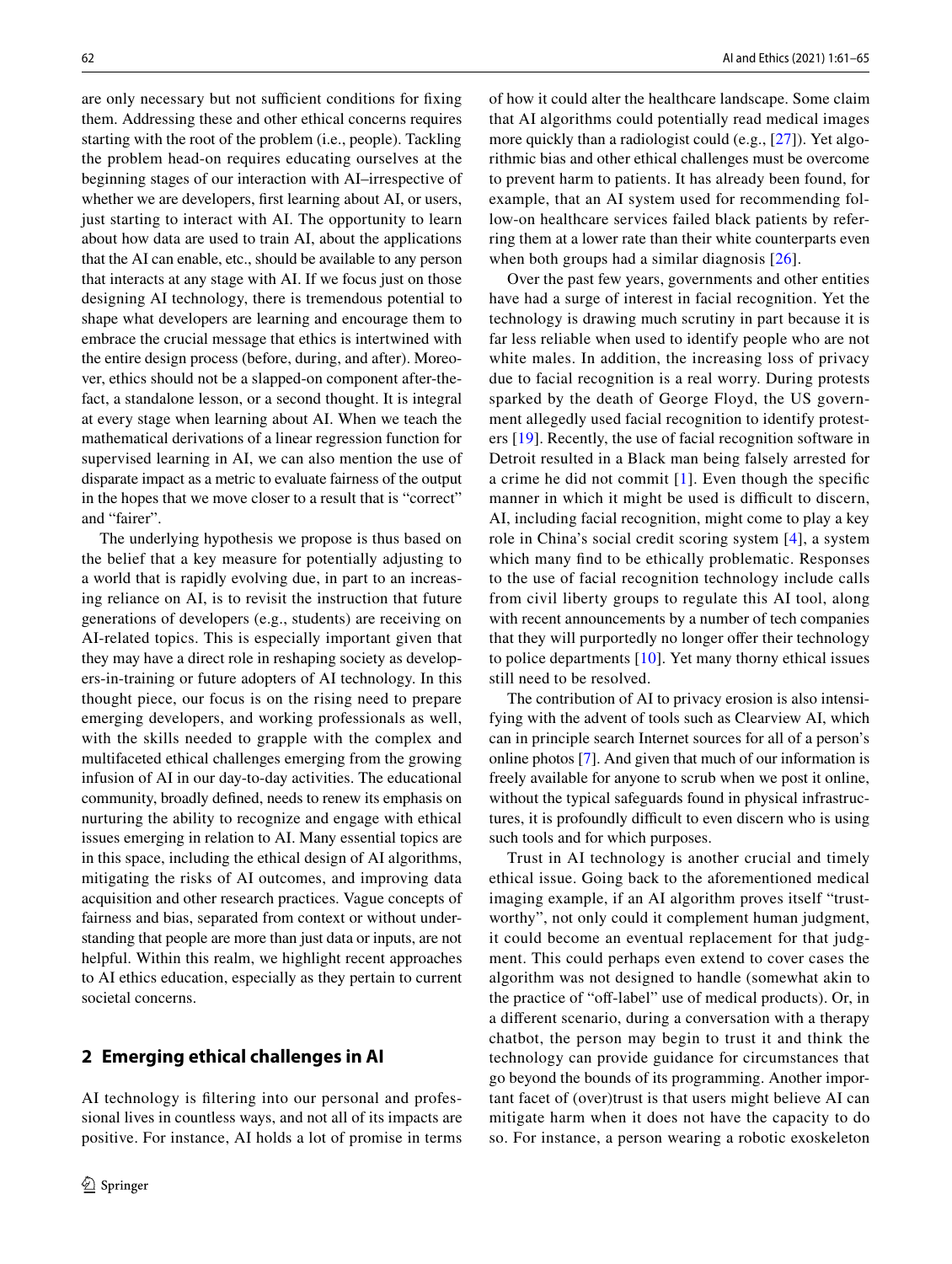might assume the device will provide warnings in dangerous circumstances when it does not actually possess that feature [[2](#page-4-7)].

These examples are only a small fraction of the types of ethical issues and challenges circulating around AI [\[13,](#page-4-8) [14](#page-4-9)]. Yet its usage continues to expand. Thus, passively waiting, in the belief that ethical problems will somehow disappear or magically resolve themselves, is not a viable option. We must, instead, be deliberative and proactive in creating not just good AI applications, but ethically sound practices and policies surrounding these applications.

## **3 Attempts to address AI's ethical challenges**

Many initiatives have arisen to address the ethical challenges emerging in relation to AI technology. This includes the drafting of AI ethics documents by a variety of stakeholders, including academic institutions, government agencies, NGOs, and industry. The Montreal Declaration, for example, is largely an initiative from an academic institution and focuses on the responsible development of AI [\[8](#page-4-10)]. The professional organization IEEE [\[16](#page-4-11)] has drafted a report on the ethics of intelligent systems and is in the process of developing a series of technical standards for such systems. Many companies are highlighting, through press releases or other documents, which ethical issues, such as fairness and transparency, they deem to be important (e.g., Google [\[9](#page-4-12)], Deloitte [[6\]](#page-4-13)). A sizeable collection of AI ethics is being produced around the globe, which has even led to topical analyses of such documents (e.g., [\[12](#page-4-14), [17\]](#page-4-15)). Whether these documents are generating tangible change, including in terms of new regulations or industry practices, is unclear.

The emergence of organizations such as the Partnership on AI and AI now, and conferences such as ACM FAccT with a mission tied to AI ethics-related issues is a relatively recent occurrence. Funding agencies, such as the National Science Foundation (NSF  $[25]$ ), are supporting efforts to examine Fairness, Ethics, Accountability, and Transparency (FEAT) in computing felds. This can be taken as evidence of the seriousness that AI ethics should warrant.

Even if these attempts are trying to move the needle in terms of addressing AI's ethical challenges, the fundamental root of the problem remains: that of human fallibility and other related human shortcomings, and how they shape the design and use of technology. While it is doubtful that most people are intentionally designing AI to be malicious in nature or want their systems to deliver biased outputs, the fact remains that they are not consistently being asked to look in the mirror to identify their own biases and the values that they are building into the technology.

## **4 Fostering a professional mindset**

As is illustrated by the above discussion, many individuals and organizations are proposing remedies to the ethical challenges resulting from AI, but solutions (technical or otherwise) are hard to identify and implement. Yet a key piece of the puzzle is enabling developers to understand that the technology they are building is intertwined with ethical dimensions, and that, as developers, they have a vital role and responsibility to engage with ethical considerations. The frst aim in establishing an authentic professional mindset is related to cultivating moral sensitivity; in other words, they need the ability to recognize that professional, including "technical", decision-making is intertwined with ethical considerations. The view that technology is "value neutral" hides and obscures the reality that ethical issues are fundamentally embedded in the selection, design, deployment, and use of technology. For example, building a dating app that only offers a binary option for a user's gender is a value-laden choice by the app's creator. When you then integrate AI to identify the user's best match, you are thus constructing a system that has bias woven throughout its design.

A second related point is how those in the AI community view their professional responsibilities. Oftentimes, developers believe (a view sometimes reinforced through the STEM curriculum and in other ways) that ethics is someone else's problem. They may think something like "We deal with the technology; let the lawyers or ethicists resolve the ethical concerns." However, when making choices during the design process, those choices not only have ethical ramifcations but they refect the designer's ethical values (e.g., whether to err on the side of a false positive or a false negative with medical imaging or evaluating recidivism). Such choices not only shape the technology, but they end up shaping individual lives and society more generally.

Taking the example of medicine, physicians may promise to uphold the Hippocratic Oath. While a professional oath is not a panacea, it can serve as a statement of and a commitment to a social contract between a profession and the public. Even if physicians do not literally voice the pledge, the Hippocratic Oath is a reminder of their ethical obligation to improve the health of the public. When AI provides similar benefts, and harms, to the public, what should we expect in terms of the ethical responsibilities of those who develop the technology? Should their responsibilities be anything less? A key step is enabling AI developers and the broader computing community to more fully understand what those responsibilities are.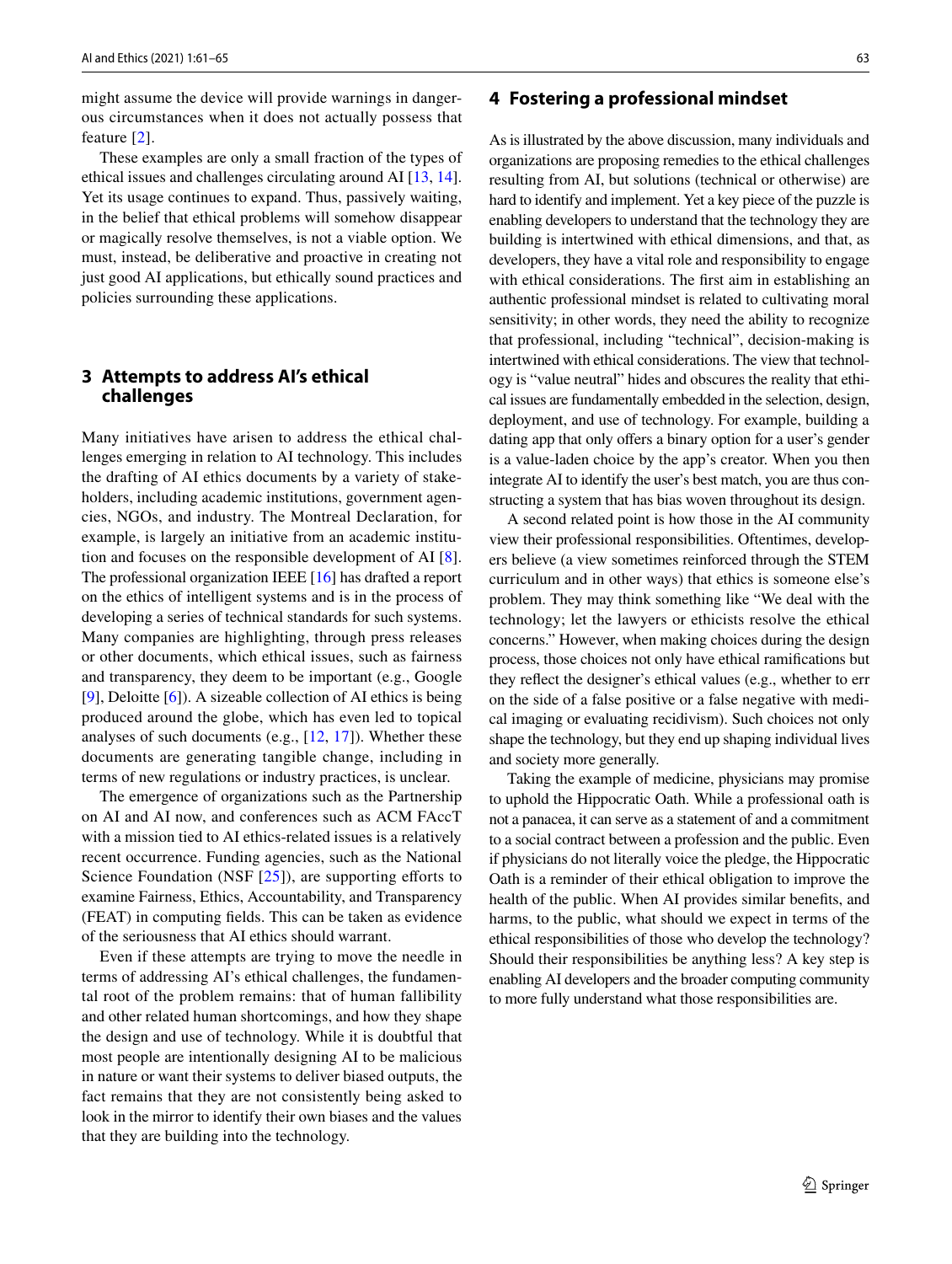#### **5 AI ethics instruction**

Imparting lessons regarding what is means to be a professional and what one's associated ethical responsibilities are can ideally be achieved through both formal and informal education. Yet at the present time, AI ethics education has not fully taken root within the computing curriculum (e.g., [[22](#page-4-17)]). According to Brundage et al. [[3](#page-4-18)], "Educational eforts might be benefcial in highlighting the risks of malicious applications to AI researchers". In this regard, education can foster a professional mindset for the next generations of AI developers. Of course, if ethics is already taught within the engineering or computing curriculum, this requires evaluating and potentially rethinking how it's done—because either it is not working or not pervasive enough to impact a change in mindset.

Some attempts to incorporate ethics into the curriculum involve a focus on increasing students' familiarity with professional codes of ethics. While an important step, it is not sufficient. Skeptics may point out that just because one is aware of a code, it does not necessarily mean that it will infuence behavior; for example, according to a study by McNamara et al. [[23](#page-4-19)], introducing students to the ACM code of ethics did not seem to have a tangible impact on decision-making.

While AI is not the specifc target, the Mozilla Foundation [\[24\]](#page-4-20) is supporting the development of ethics pedagogy in order to try to reshape the computer science curriculum. Funding from the Mozilla program has enabled a team at Georgia Tech, including one of the authors of this editorial, to create an autonomous vehicle role-playing scenario for undergraduate CS courses. The scenario places students in diferent roles, including ones that are "technical" such as a computer scientist and ones that are "non-technical" such as an active transportation advocate. The students, representing diferent stakeholders, are supposed to work as a committee to advise a hypothetical city on whether to permit a fictional company to test a selfdriving bus feet in the city's downtown area. We hope that this kind of approach can foster students' moral sensitivity and enable them to appreciate a broader range of perspectives. Yet it is clear that educational eforts must continue to move beyond drop-in modules or single ethics courses [\[11\]](#page-4-21).

Guided by the aim of nurturing a professional mindset in those who are part of the AI community, we propose three elements that could help familiarize students with the emerging ethical challenges of AI:

1. Teaching the ethical design of AI algorithms; this should include but not be limited to "FEAT" considerations. Learning about the importance of participatory design

could also be an important lesson. For example, the new AI ethics course in the online Master of Science in Computer Science program at Georgia Tech, taught by one of the authors of this editorial, has the potential to train a huge generation of AI developers to think through the ethical design of their algorithms (Howard [\[15\]](#page-4-22)).

- 2. Incorporating fundamental concepts of data science and the ethics of data acquisition; using real-world data sets that requires students to address privacy, fairness, and legal issues while developing AI solutions.
- 3. Ofering ethics-related lessons in multiple ways and at multiple times; "ethics across the curriculum" is a model for putting this into practice  $(e.g., [20])$  $(e.g., [20])$  $(e.g., [20])$ , but the general notion is regularly reinforcing the signifcance of ethics, including in "technical" courses.

A related point is the importance of having interdisciplinary teams who create AI ethics content and potentially teach it. The challenges emerging in relation to AI cross over disciplinary lines and are too complex for any single type of expertise to handle. Insights from lawyers, sociologists, policy scholars, philosophers, and others along with scientists and engineers can be especially valuable when determining how to educate students about AI ethics. This hopefully will attune students to AI's ethical challenges and encourage them to have the willingness to engage with those challenges seriously. Another key facet of AI ethics education is cultivating critical thinking and ethical reasoning skills in students that are transferable across diferent professional contexts. While there are debates about the value of including ethical theory in professional ethics courses (an issue we will not seek to resolve here), such courses should nurture reason and refection; they are vital components of the professional mindset.

## **6 The future of AI ethics**

AI is changing our lives in ways that are difficult to anticipate and understand. If the technology is going to be directed in a more socially responsible way, it is time to dedicate time and attention to AI ethics education. Not only is it important for the computing community to more resolutely embrace ethics as a part of its core identity, but from a practical perspective, jobs are starting to emerge in the realm of AI ethics (e.g., [[5\]](#page-4-24)). Lewis [[21\]](#page-4-25) suggests that some companies may consider having a chief artificial intelligence ethics officer. One hopes that this is part of a sincere effort toward taking ethics more seriously rather than an exercise in "ethics washing" [[18](#page-4-26)]. A pathway towards increasing that likelihood is making sure that ethics has a central place in AI educational efforts.